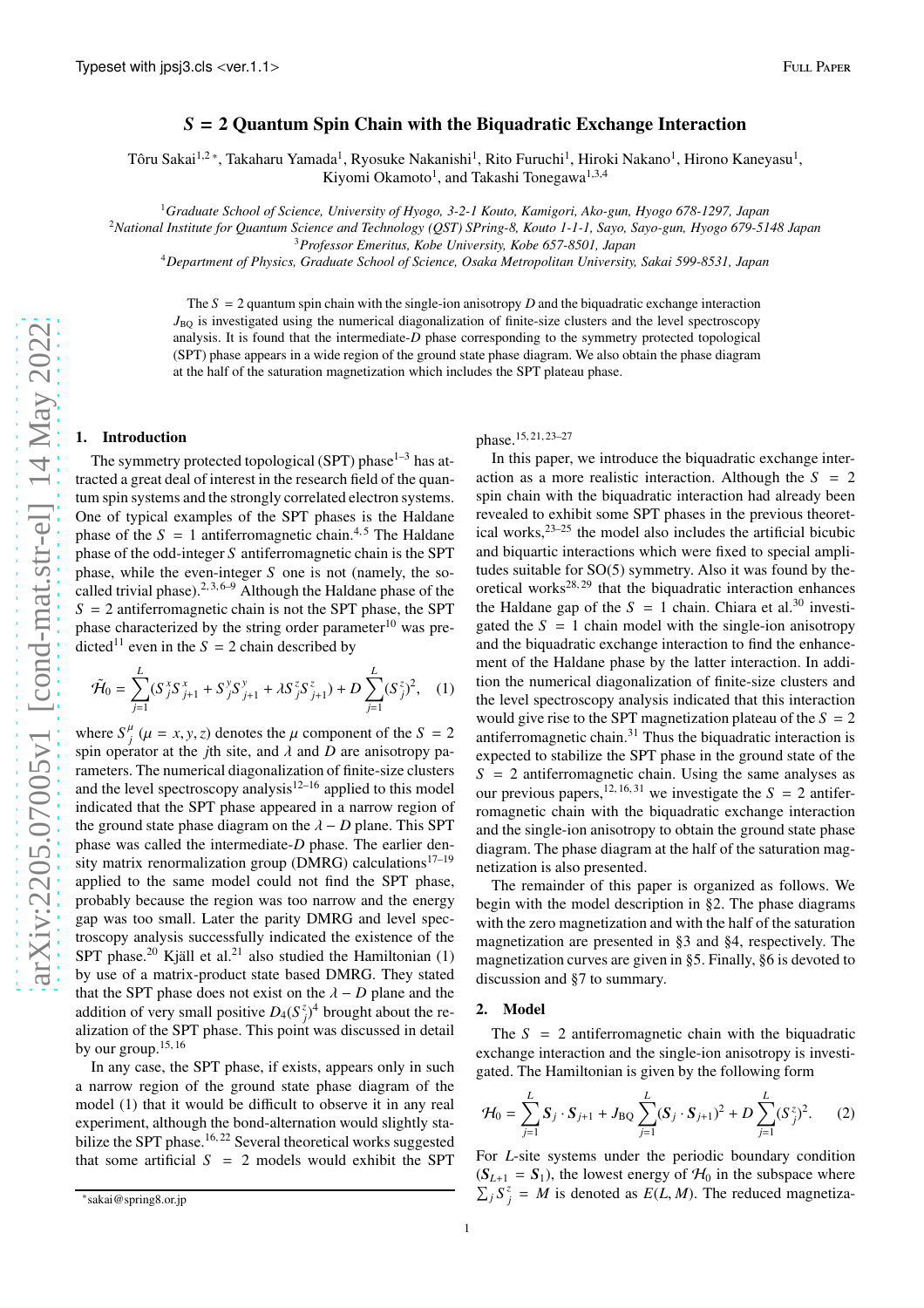tion *m* is defined by  $m = M/M_s$ , where  $M_s$  denotes the saturation of the magnetization, namely  $M_s = 2L$  for the  $S = 2$ system. The Lanczos algorithm is used to calculate *E*(*L*, *M*) up to  $L = 12$ . We also calculate the lowest energy under the twisted boundary condition  $(S_{L+1}^{x,y} = -S_1^{x,y})$  $S_{L+1}^z = S_1^z$ . The eigenstates are distinguished using the space inversion symmetry with respect to the twisted bond.  $E_{TRC+}(L, M)$  denotes the lowest energy with the even parity, while  $E_{\text{TRC}−}(L, M)$  the one with the odd parity.

### 3. Ground State Phase Diagram

At first the ground state phase diagram with  $m = 0$  is investigated. According to the previous results, $12, 13$  the three gapped phases; (a) the Haldane, (b) the intermediate-*D*, and (c) the large-*D* phases are expected to appear, as well as the gapless *XY* phase in which the spin correlation function exhibits the power-law decay. We note that the Haldane phase and the large-*D* phase belong to the same phase as was shown by our group.<sup>12–14</sup> The schematic valence bond solid (VBS) pictures of these gapped states are shown in Figs. 1 (a), (b) and (c), respectively.



Fig. 1. VBS pictures for (a) the Haldane state (trivial), (b) the intermediate-*D* state (SPT) and (c) the large-*D* state (trivial). Big circles denote  $S = 2$ spins and small dots  $S = 1/2$  spins. Solid lines represent valence bonds  $\frac{1}{\sinh \theta}$  singlet pairs of two  $S = 1/2$  spins,  $\frac{1}{\sqrt{2}}\left(\frac{1}{\sqrt{2}}\right) - \frac{1}{\sqrt{2}}\right)$ . Two  $S = 1/2$  spins in rectangles are in the  $(S<sub>tot</sub>, S<sub>tot</sub><sup>z</sup>) = (1, 0)$  state and similarly four  $S = 1/2$ spins in squares are in the  $(S_{\text{tot}}, S_{\text{tot}}^z) = (2, 0)$  state.

In order to distinguish these three phases, the level spectroscopy analysis $32,33$  is one of the best methods. According to this analysis, we should compare the following three energy gaps;

$$
\Delta_{02} = E(L, 2) - E(L, 0),\tag{3}
$$

$$
\Delta_{\text{TBC0+}} = E_{\text{TBC+}}(L,0) - E(L,0),\tag{4}
$$

$$
\Delta_{\text{TBC0-}} = E_{\text{TBC-}}(L,0) - E(L,0). \tag{5}
$$

The level spectroscopy method indicates that the phase of the ground state can be known from the smallest gap among the above three gaps. Namely, if  $\Delta_{02}$  is the smallest, the ground state is the *XY* phase. If  $\Delta_{TBC0+}$  is the smallest, the ground state is the Haldane phase or the large-*D* phase. We note that the Haldane phase and the large-*D* phase belong to the same phase as already stated. Finally, if  $\Delta_{TBC0-}$  is the smallest, the ground state is the intermediate-*D* phase. The *D* dependence of these three gaps for  $J_{\text{BO}} = 0.12$  calculated for  $L = 10$ and 12 is shown in Figs. 2 (a) and (b), respectively.  $\Delta_{02}$  is



Fig. 2. (Color online) Three gaps,  $\Delta_{02}$  (black dashed-dotted line),  $\Delta_{TBC+}$ (red broken line) and  $\Delta_{\text{TBC}-}$  (green solid line), for  $J_{\text{BO}} = 0.12$  are plotted versus *D* for (a)  $L=10$  and (b)  $L=12$ , respectively.



Fig. 3. (Color online) Ground state phase diagram with respect to the single-ion anisotropy  $D$  and the biquadratic exchange interaction  $J_{BQ}$ . Black circles and red crosses give the phase boundaries estimated for  $L = 10$  and 12, respectively. In the large  $J_{\text{BO}}$  region ( $J_{\text{BO}} \ge 0.25$ ) the system size dependence is too large to determine the phase boundary.

the smallest around *D*  $\sim$  0 and *D*  $\sim$  4. Thus it is expected that the ground sate is in the Haldane phase around  $D \sim 0$ , while the large-*D* phase around  $D \sim 4$ . Figure 2 suggests that, as *D* increases from 0, the quantum phase transition from the Haldane phase to the *XY* phase occurs around  $D \sim 2.3$  at first, and the one to the large-*D* phase occurs around  $D \sim 3.0$ . These cross points for  $L = 10$  and 12 are plotted on the plane of *D* versus  $J_{\text{BO}}$  in Fig. 3, as black circles and red crosses, respectively. Except for  $J_{\text{BO}} \geq 0.25$ , the system size dependence of these cross points is so small that Fig. 3 is expected to be the ground state phase diagram almost in the thermodynamic limit. For sufficiently large  $J_{\text{BO}}$  the intermediate-*D* (SPT) phase appears in quite wide range of *D*. In the large  $J_{\text{BO}}$  region ( $J_{\text{bO}} \ge 0.25$ ), the system size dependence is too large to estimate the phase boundary, unfortunately. Thus it is difficult to conclude whether the Intermediate-*D* phase can be induced only by the biquadratic interaction without *D* or not.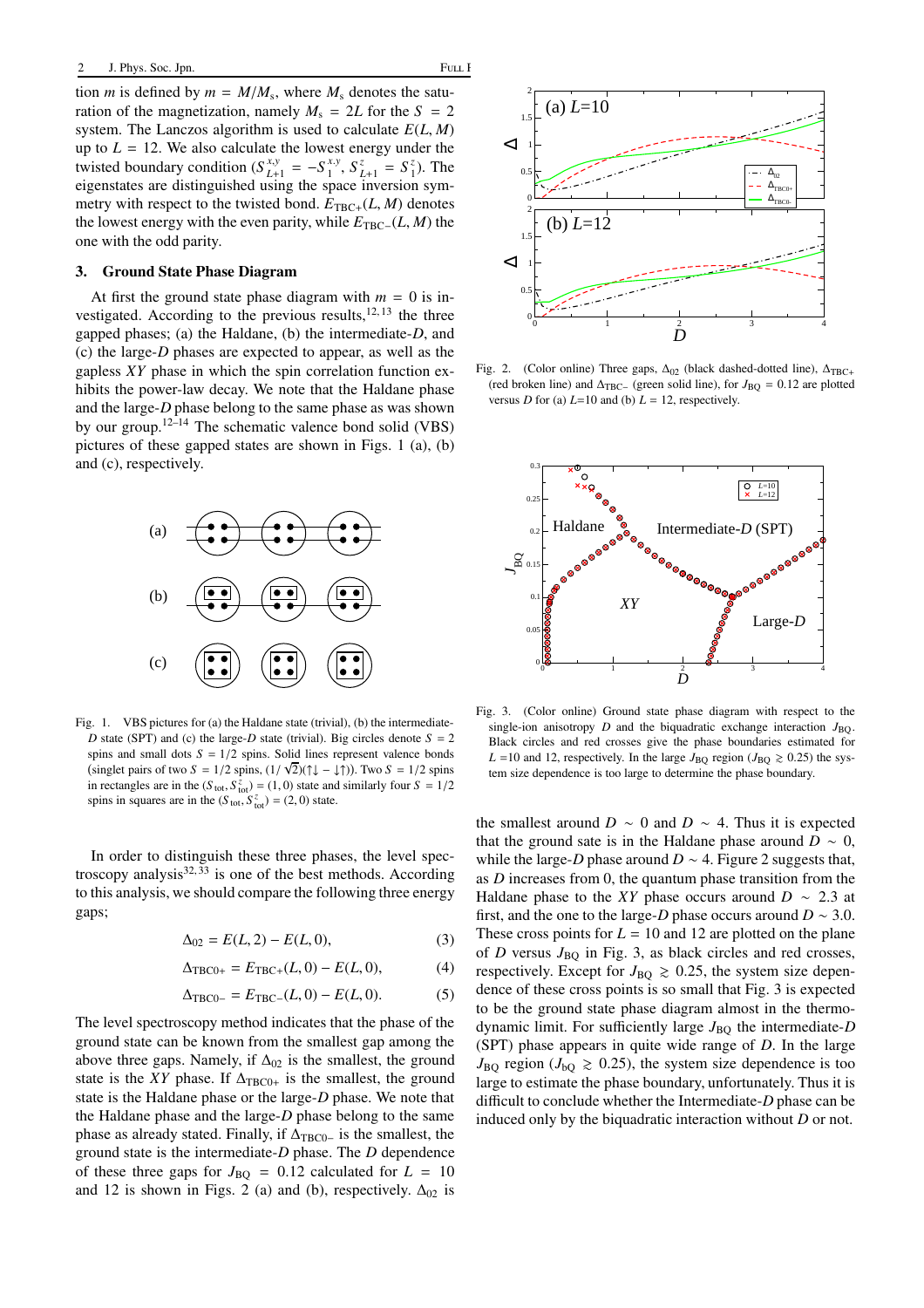# 4. Magnetization Plateau at the Half of the Saturation Magnetization

The SPT phases sometimes appear at the magnetization plateau.<sup>31, 34,  $\overline{35}$  In the previous work investigating the  $S = 2$ </sup> antiferromagnetic chain with the single-ion and the coupling anisotropies, $31$  the model was revealed to exhibit the magnetization plateau at the half of the saturation magnetization based on two different mechanisms, depending on the anisotropies. These two mechanisms are the Haldane mechanism and the large- $D$  one, which are schematically shown in Figs. 4 (a) and (b), respectively. The Haldane plateau corresponds to the field-induced SPT phase, while the large-*D* plateau to the field-induced trivial phase. This classification is the same as that of the ground state of the  $S = 1$  chain. In fact, in Fig.4, if we remove the small dot spins directing along the magnetic field, the VBS pictures are nothing but those of the Haldane state and the large- $D$  state of the  $S = 1$  chain. The previous work $31$  indicated that the biquadratic interaction stabilizes the Haldane plateau. Thus it would be useful to obtain the phase diagram with respect to the biquadratic interaction and the single-ion anisotropy. For this purpose we investigate the magnetization process of the model (2), by considering the following Hamiltonian

$$
\mathcal{H} = \mathcal{H}_0 + \mathcal{H}_Z, \tag{6}
$$

$$
\mathcal{H}_Z = -H \sum_j S_j^z, \tag{7}
$$

where *H* is the external magnetic field. In order to obtain the phase diagram at  $m = 1/2$ , the level spectroscopy analysis is also useful. According to this method,  $34$  we should compare the following three energy gaps;

$$
\Delta_{M2} = \frac{E(L, M-2) + E(L, M+2) - 2E(L, M)}{2}, \tag{8}
$$

$$
\Delta_{\text{TBCM}+} = E_{\text{TBC}+}(L, M) - E(L, M),\tag{9}
$$

$$
\Delta_{\text{TBCM}-} = E_{\text{TBC}-}(L, M) - E(L, M),\tag{10}
$$

where *M* is fixed to *L* ( $m = 1/2$ ). The smallest gap among these three gaps determines the phase at  $m = 1/2$ .  $\Delta_{M2}$ ,  $\Delta_{\text{TBCM+}}$  and  $\Delta_{\text{TBCM-}}$  correspond to the gapless (no plateau), the large-*D*-plateau (trivial) and the Haldane-plateau (SPT) phases, respectively. These three gaps calculated for  $L = 10$ and 12 for  $J_{\text{BO}} = 0.05$  are plotted versus *D* in Figs. 5(a) and (b), respectively. It suggests that as *D* increases the system at  $m = 1/2$  changes from the no plateau to the Haldane plateau phases, and to the large-*D* one. The phase diagram at *m* = 1/2 with respect to  $D$  and  $J_{BO}$  is shown in Fig. 6, where the level cross points for *L* =10 and 12 are plotted as black circles and red crosses, respectively. The system size dependence of the cross points is so small that these points would be the phase boundary almost in the thermodynamic limit.

### 5. Magnetization Curves

Since the SPT phase and the trivial phase are gapped, the magnetization gap at  $m = 0$  and the magnetization plateau at  $m = 1/2$  are expected to appear in the magnetization curve. Thus it would be useful to obtain theoretical magnetization curves for several typical parameters. In order to give the magnetization curve in the thermodynamic limit  $L \rightarrow \infty$  using the numerical diagonalization results, we perform different



Fig. 4. (Color online) Schematic pictures of two mechanisms of the half of the saturation magnetization plateau: (a) Haldane plateau and (b) large-*D* plateau.



Fig. 5. (Color online) The *D* dependence of three gaps, ∆*M*<sup>2</sup> (black dasheddotted line),  $\Delta_{\text{TBCM}+}$  (red dashed line) and  $\Delta_{\text{TBCM}-}$  (green solid line) for  $J_{\text{BQ}} = 0.05$  calculated for (a)  $L = 10$  and (b)  $L = 12$ .



Fig. 6. (Color online) Phase diagram at  $m = 1/2$ . Black circles and red crosses are the phase boundaries for  $L = 10$  and 12, respectively, determined by the level spectroscopy analysis.

extrapolation methods in the gapless and gapped cases. The magnetic fields *H*−(*m*) and *H*+(*m*) are defined as follows:

$$
E(L, M) - E(L, M - 1) \to H_{-}(m) \quad (L \to \infty), \tag{11}
$$

$$
E(L, M+1) - E(L, M) \to H_+(m) \quad (L \to \infty), \tag{12}
$$

where the size *L* is varied with fixed  $m = M/M_s$ . If the system is gapless at *m*, the conformal field theory predicts that the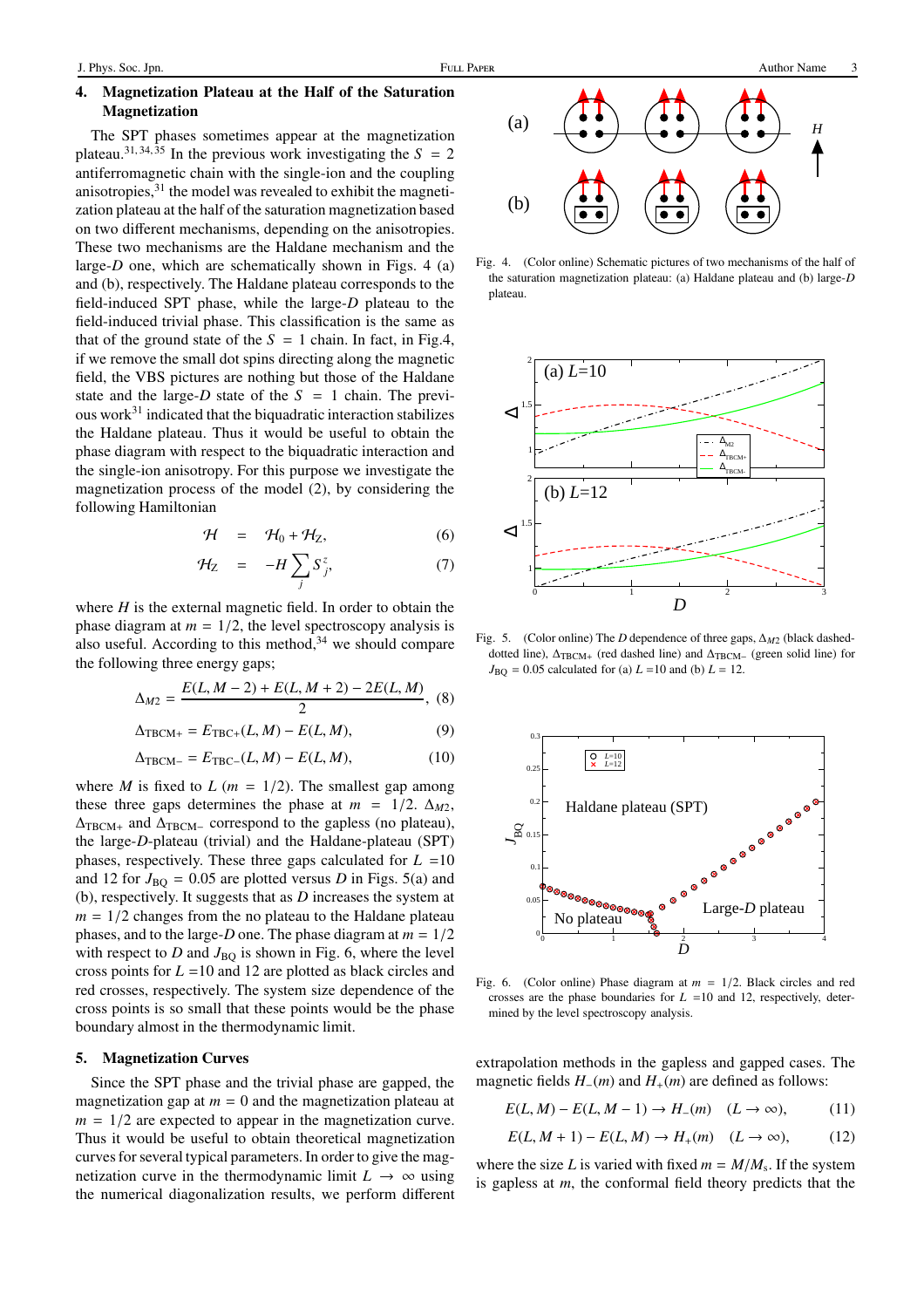

Fig. 7. (Color online)  $E(L, M + 1) - E(L, M)$  and  $E(L, M) - E(L, M - 1)$ plotted versus  $1/L$  with fixed *m* for  $J_{\text{BO}} = 0.15$  and  $D = 2.5$ . Each two quantities seem to coincide with the magnetic field *H* for *m* in the thermodynamic limit. The extrapolated points for  $m = 0$  (green square),  $m = 1/2-$ (red circle) and  $m = 1/2+$  (blue triangle) correspond to the results of the Shanks transformation. Dashed curves are guides for the eye.

size correction is proportional to 1/*L* and *H*−(*m*) coincides with  $H_+(m)$ .<sup>36, 37</sup> It is justified by Fig. 7, where  $E(L, M)$  −  $E(L, M - 1)$  and  $E(L, M + 1) - E(L, M)$  are plotted versus  $1/L$  for  $J_{BQ} = 0.15$  and  $D = 2.5$ . It suggests that the system is gapless except for  $m = 0$  and  $1/2$ . For these magnetizations, we can estimate  $H(m)$  in the thermodynamic limit, using the following extrapolation form

$$
E(L, M + 1) - E(L, M - 1) \to H(m) + O(1/L2). \tag{13}
$$

On the other hand, if the system has a gap at *m*, namely the magnetization plateau is open, *H*−(*m*) does not coincides with  $H_{+}(m)$ , and  $H_{+}(m) - H_{-}(m)$  which corresponds to the plateau width. In such a case we assume the system is gapped at *m* and use the Shanks transformation38, 39 to estimate *<sup>H</sup>*−(*m*) and  $H_{+}(m)$ . The Shanks transformation applied to a sequence  $\{P_{L}\}$ is defined by the form

$$
P'_{L} = \frac{P_{L-2}P_{L+2} - P_{L}^{2}}{P_{L-2} + P_{L+2} - 2P_{L}}.
$$
\n(14)

As the above level spectroscopy analysis predicts that the spin gap at  $m = 0$  and the  $m = 1/2$  magnetization plateau appear for  $J_{\text{BO}} = 0.15$  and  $D=2.5$ , we use the method to estimate  $H_{+}(0)$ ,  $H_{-}(1/2)$  and  $H_{+}(1/2)$ . For example, the Shanks transformation is applied to the sequence  $E(L, 1/2+1)-E(L, 1/2)$ twice to estimate  $H_+(1/2)$  (the upper edge of the  $1/2$  plateau) in the thermodynamic limit, as shown in Table I. Within this analysis the best estimation of  $H_+(1/2)$  in the thermodynamic limit is given by  $P_8''$  and the error is determined by the difference from  $P'_{10}$ . Thus we conclude  $H_+(1/2) = 6.3 \pm 0.1$ .

Using these methods, the magnetization curves in the thermodynamic limit are presented for  $J_{\text{BQ}} = 0.0$  ( $D = 0.0$ , 1.0 and 3.0) in Fig. 8 and for  $J_{\text{BO}} = 0.15$  ( $D = 0.5$ , 1.0, 2.5 and 4.0) in Fig. 9. The intermediate-*D* phase at *m* = 0 and the Haldane plateau at  $m = 1/2$  correspond to the SPT phases.

|         | $P_{L}$   |           |           |
|---------|-----------|-----------|-----------|
|         | 7.4209643 |           |           |
| 6       | 7.0008312 | 6.5753609 |           |
| 8       | 6.7894387 | 6.4719603 | 6.3087151 |
| 10      | 6.6625410 | 6.4086567 |           |
| $12 \,$ | 6.5779326 |           |           |



Fig. 8. (Color online) Magnetization curves for  $J_{\text{BO}} = 0.0$  obtained by the numerical diagonalization and the extrapolation methods; eq.(13) for gapless points and the Shanks transformation for plateau points. Curves are guides for the eye. The Haldane (trivial) gap exists but no plateau for  $D = 0.0$ . The magnetization curve for  $D = 1.0$  has neither the spin gap at  $m = 0$  nor the plateau at  $m = 1/2$ . The large-*D* (trivial) gap and the large-*D* (trivial) plateau appear for  $D = 3.0$ . Details near the point  $(H, m) = (0, 0)$ are shown in the inset.

Among these magnetization curves both SPT phases appear for  $J_{\text{BO}} = 0.15$  and  $D = 2.5$  in Fig. 9.

## 6. Discussion

We have obtained the phase diagrams at  $m = 0$  (Fig.3) and  $m = 1/2$  (Fig.6). The intermediate-*D* phase in Fig.3 and the Haldane plateau phase in Fig.6 are the SPT phases. Pollmann et al.<sup>2, 3</sup> showed the existence of a SPT phase if any one of the following three global symmetries is satisfied: (i) the dihedral group of rotations about two axes among the *x*-, *y*-, and *z*axes, (ii) the time reversal symmetry  $S_j \rightarrow -S_j$ , and (iii) the space inversion symmetry with respect to a bond. It is easy to see that the Hamiltonian without magnetic field (2) satisfies (ii) and (iii), whereas the Hamiltonian in magnetic field (6) satisfies only (iii). Thus, the intermediate-*D* phase at  $m = 0$  is protected by (ii) and (iii), while the Haldane plateau phase at  $m = 1/2$  by only (iii).

It would be important to discuss the possibility of the experimental discovery of the SPT phases for the  $S = 2$  antiferromagnetic chain. As can be seen from the phase diagrams in Figs. 3 and 6, the Haldane plateau (SPT) phase at  $m = 1/2$ is much wider than the intermediate- $D$  phase at  $m = 0$ . Thus, as far as this model is concerned, the experimental finding of the SPT phase is easier at  $m = 1/2$  than at  $m = 0$ . A similar situation was also found in our previous work.<sup>31</sup>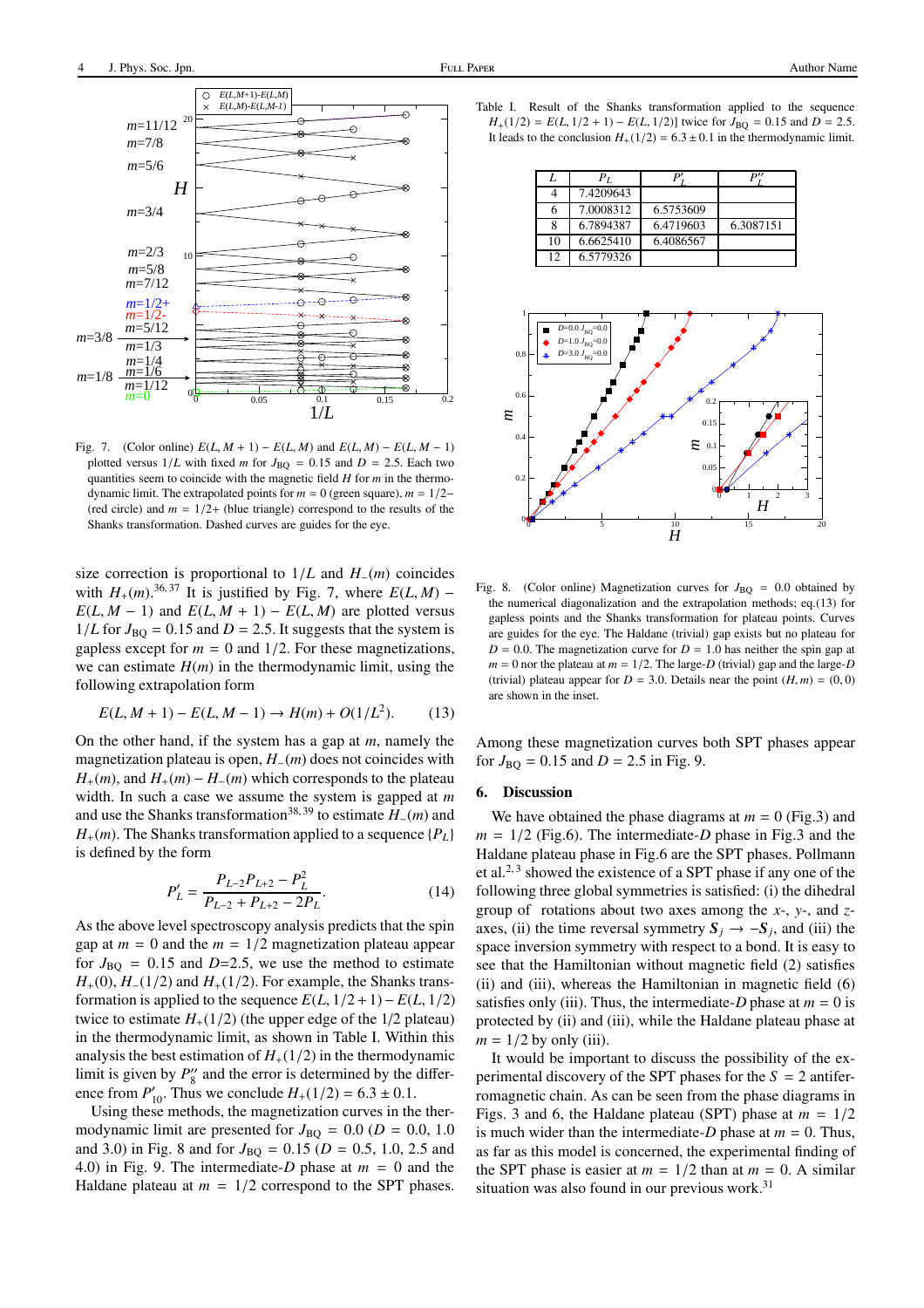

Fig. 9. (Color online) Magnetization curves for  $J_{\text{BO}} = 0.15$  obtained by the same method as Fig. 8. The Haldane (trivial) gap and the Haldane (SPT) plateau appear for  $D = 0.5$ . No spin gap but the Haldane (SPT) plateau appear for  $D = 1.0$ . The intermediate- $D$  (SPT) gap and the Haldane (SPT) plateau appear for  $D = 2.5$ . The large- $D$  (trivial) gap and the large- $D$  (trivial) plateau exist for  $D = 4.0$ . Details near the point  $(H, m) = (0, 0)$  are shown in the inset.

Furthermore, the intermediate-*D* phase at  $m = 0$  is almost included in the Haldane plateau one at  $m = 1/2$ , except for the narrow region along the boundary contacting the large-*D* phase. Then if the ground state is in the intermediate-*D* phase, the 1/2 magnetization plateau would appear in the magnetization curve. The candidate materials of the quasi-one-dimensional  $S = 2$  antiferromagnet are as follows:  $MnCl_3(bpy)$ ,  $40-42$   $[Mn(hfac)_2] \cdot (o-Py-V)$ ,  $43, 44$  $MnF(salen)$ ,<sup>45</sup> and Pb<sub>2</sub>Mn(VO<sub>4</sub>)<sub>2</sub>(OH).<sup>46</sup> The 1/2 magnetization plateau has not been discovered for those candidate materials, yet. Thus the detection of the 1/2 magnetization plateau would be a good hint to discover the SPT phase of the  $S = 2$ antiferromagnetic chain at  $m = 0$ .

#### 7. Summary

The  $S = 2$  antiferromagnetic spin chain with the biquadratic exchange interaction and the single-ion anisotropy is investigated using the numerical diagonalization of finitesize clusters and the level spectroscopy method. The ground state phase diagram on the  $D - J_{\text{BO}}$  plane including the intermediate-*D* (SPT) phase is obtained. The phase diagram at  $m = 1/2$  including the Haldane (SPT) plateau phase is also presented. The SPT phases are revealed to appear in quite large regions in both phase diagrams. In addition the magnetization curves for several typical cases are presented.

#### Acknowledgment

This work was partly supported by JSPS KAKENHI, Grant Numbers JP16K05419, JP20K03866, JP16H01080 (J-Physics), JP18H04330 (J-Physics) and JP20H05274. A part of the computations was performed using facilities of the Supercomputer Center, Institute for Solid State Physics, University of Tokyo, and the Computer Room, Yukawa Institute for Theoretical Physics, Kyoto University. In this research, we used the computational resources of the supercomputer Fugaku provided by the RIKEN through the HPCI System Research projects (Project ID: hp200173, hp210068, hp210127,

## hp210201, and hp220043).

- 1) Z-C. Gu and X-G. Wen, Phys. Rev. B 80, 155131 (2009).
- 2) F. Pollmann, A. M. Turner, E. Berg, and M. Oshikawa, Phys. Rev. B 81, 064439 (2010).
- 3) F. Pollmann, E. Berg, A. M. Turner, and M. Oshikawa, Phys. Rev. B 85, 075125 (2012).
- 4) F. D. M. Haldane, Phys. Lett. A 93, 464 (1983).
- 5) F. D. M. Haldane, Phys. Rev. Lett. 50, 1153 (1983).
- 6) S. Capponi, P. Lecheminant, and K. Totsuka, Annal. Phys. 367, 50 (2016).
- 7) V. Bois, S. Capponi, P. Lecheminant, M. Moliner, and K. Totsuka, Phys. Rev. B 91, 075121 (2015).
- 8) Y. Fuji, Phys. Rev. B 93, 104425 (2016).
- 9) S. C. Furuya and M. Sato, Phys. Rev. B 104, 184401 (2021).
- 10) M. den Nijs and K. Rommels, Phys. Rev. B 40, 4709 (1989).
- 11) M. Oshikawa, J. Phys.: Condens. Matter 4, 7469 (1992).
- 12) T. Tonegawa, K. Okamoto, H. Nakano, T. Sakai, K. Nomura, and M. Kaburagi, J. Phys. Soc. Jpn. 80, 043001 (2011).
- 13) K. Okamoto, T. Tonegawa, H. Nakano, T. Sakai, K. Nomura, and M. Kaburagi, J. Phys.: Conf. Ser. 302, 012014 (2011).
- 14) K. Okamoto, T. Tonegawa, H. Nakano, T. Sakai, K. Nomura, and M. Kaburagi, J. Phys.: Conf. Ser. 302, 012018 (2011).
- 15) K. Okamoto, T. Tonegawa, T. Sakai, and . Kaburagi, JPS Conf. Proc. 3, 014022 (2014).
- 16) K. Okamoto, T. Tonegawa, and T. Sakai, J. Phys. Soc. Jpn. 85, 063704 (2016).
- 17) H. Aschauer and U. Schollwöck, Phys. Rev. B 58, 359 (1998).
- 18) U. Schollwöck and Th. Jolicoeur, Europhys. Lett. 30, 493 (1995).
- 19) U. Schollwöck, O. Golinelli, and Th. Jolicoeur, Phys. Rev. B 54, 4038 (1996).
- 20) Y. -C. Tzeng, Phys. Rev. B 86, 024403 (2021).
- 21) J. A. Kjäll, M. P. Zaletel, R. S. K. Mong, J. H. Bardarson, and F. Pollmann, Phys. Rev. B 87, 235106 (2013).
- 22) S. Miyakoshi, S. Nishimoto, and Y. Ohta, Phys. Rev. B 94, 235155 (2016).
- 23) H. -H. Tu and R. Orús, Phys. Rev. B 84, 140407(R) (2011).
- 24) A. Kshetrimayum, H. -H. Tu, and R. Orús, Phys. Rev. B 91, 205118  $(2015)$
- 25) A. Kshetrimayum, H. -H. Tu, and R. Orús, Phys. Rev. B 93, 245112 (2016).
- 26) L. Barbiero, L. Dell'Anna, A. Trombettoni, and V. E. Korepin, Phys. Rev. B 96, 180404 (2017).
- 27) R. Mao, Y. -W. Dai, S. Y. Cho, and H. -Q. Zhou, Phys. Rev. B 103, 014446 (2021).
- 28) I. Affleck, T. Kennedy, E. H. Lieb, and H. Tasaki, Phys. Rev. Lett. 59, 799 (1987).
- 29) I. Affleck, T. Kennedy, E. H. Lieb, and H. Tasaki, Commun. Math. Phys. 115, 477 (1988).
- 30) G. De Chiara, M. Lewenstein and A. Sanpera1, Phys. rev. B 84, 054451 (2011).
- 31) T. Sakai, K. Okamoto, and T. Tonegawa, Phys. Rev. B 100, 054407 (2019).
- 32) A. Kitazawa: J. Phys. A 30 (1997) L285.
- 33) K. Nomura and A. Kitazawa: J. Phys. A 31 (1998) 7341.
- 34) A. Kitazawa and K. Okamoto, Phys. Rev. B 62, 940 (2000).
- 35) S. Takayoshi, K. Totsuka, and A. Tanaka, Phys. Rev. B 91, 155136 (2015).
- 36) T. Sakai and M. Takahashi, Phys. Rev. B 43, 13383 (1991).
- 37) T. Sakai and M. Takahashi, J. Phys. Soc. Jpn. 60, 3615 (1991).
- 38) D. Shanks, J. Math. Phys. 34, 1 (1955).
- 39) M. N. Barber, in Phase trnasitions and critical phemonena, eds. C. Domb and J. M Lebowitz (Academic Press, New York, 1983) p.145.
- 40) M. Hagiwara, S. Shinozaki, A. Okutani, D. Yoshizawa, T. Kida, T. Takeuchi, O. N. Risset, D. R. Telham, and M. W. Meisel, Physica Procedia, 75, 106 (2015).
- 41) S. Shinozaki, A. Okutani, D. Yoshizawa, T. Kida, S. Yamamoto, O. N. Risset, D. R. Talham, M. W. Meisel, and M. Hagiwara, Phys. Rev. B 93, 014407 (2016).
- 42) R. S. Fishman, S. Shinozaki, A. Okutani, D. Yoshizawa, T. Kida, M. Hagiwara, and M. W. Meisel, Phys. Rev. B 94, 104435 (2016).